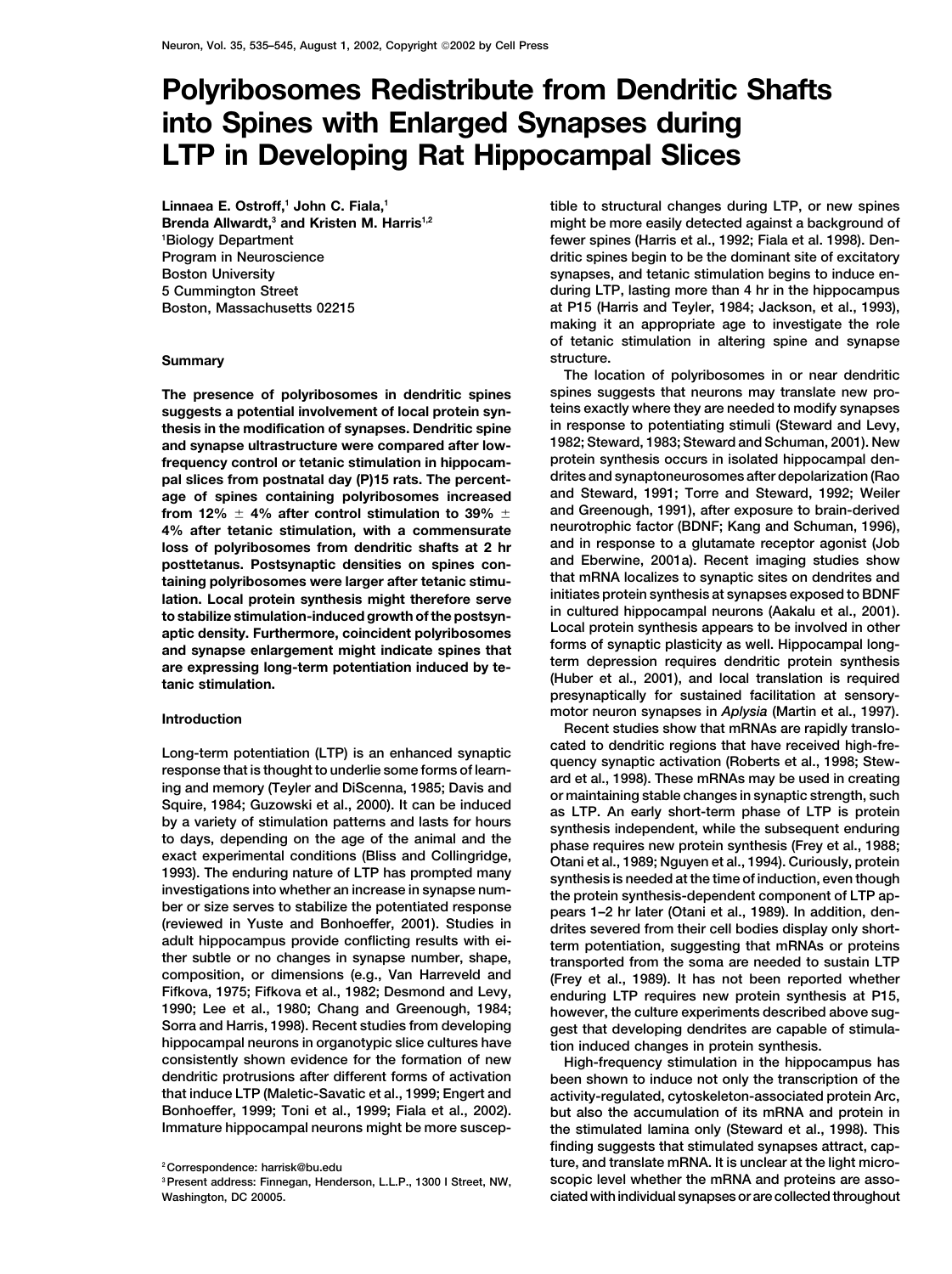

B



**Figure 1. Site-Specific LTP in Hippocampal Slices**

**(A) Two stimulating electrodes were posi**tioned approximately 800  $\mu$ m apart in the **middle of stratum radiatum of hippocampal area CA1 with a recording electrode positioned halfway between them.**

**(B) Tetanic stimulation was delivered to one of the stimulating electrodes at time 0 to induce LTP (triangles), and the control stimulating electrode (circles) received low-frequency stimulation. Example waveforms (inset) are each an average of the last ten pretetanus and last ten posttetanus responses at the control (cont) and tetanized (LTP) sites (scale 1 mv, 5 ms). Responses from each slice were averaged over 5 min intervals and then the** mean  $\pm$  SEM was graphed ( $n = 3$  animals). **The responses were monitored for 2 hr posttetanus prior to fixation.**

**(C) Diagrammatic view through the depth of a slice in the middle of stratum radiatum, from the air to the net surfaces, illustrating the falloff with distance in the density of synapses affected by each stimulating electrode. The slice was divided between the two stimulating electrodes (dotted line) so that the two regions could be separately sampled by serial electron microscopy (trapezoids).**

**stimulation causes mRNA and newly synthesized pro- pal CA1 dendrites and dendritic spines. We found fewer teins to accumulate at potentiated synapses, then we polyribosomes in dendritic shafts and more in dendritic reasoned that dendritic spines should contain more spines after tetanic stimulation than after control stimupolyribosomes after tetanization. We chose to investi- lation. In addition, the spines containing polyribosomes gate this hypothesis at 2 hr after tetanic stimulation after tetanic stimulation had larger synapses, which induced LTP because it is long enough for newly synthe- might serve to sustain the potentiated response. sized mRNA to be transported from the soma into the** dendrites (Knowles et al., 1996). **Results** 

**We used serial electron microscopy to test whether induction of LTP by tetanic stimulation causes a change Tetanic stimulation was compared to control low-fre-**

**the dendrites in the stimulated region. If high-frequency tion of every polyribosome in reconstructed hippocam-**

**in protein synthesis at synapses by identifying the loca- quency stimulation within hippocampal slices from three**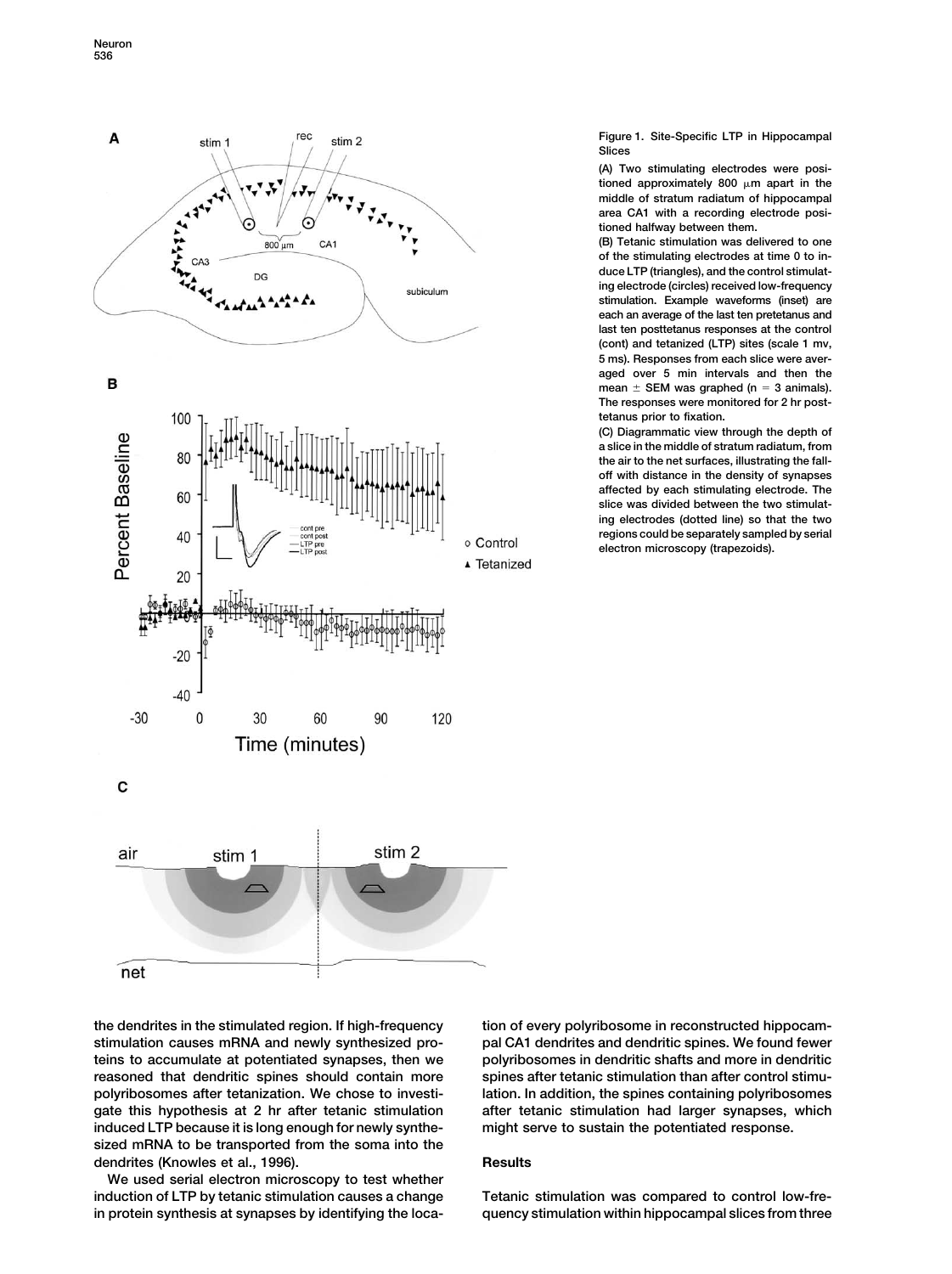**strated that site-specific LTP was induced only at the somes were included in the analyses below. stimulating electrode used to deliver the tetanic stimula- The number of spines containing polyribosomes in tion (Figure 1B, see Experimental Procedures). Two any of the three locations increased from 0.15 0.05** hours after tetanic stimulation, the slices were fixed and **prepared for EM. Based on the electrophysiology, the tetanized sites (p 0.0001). This represents an increase highest density of synapses receiving either control or from 12% 4% of spines containing polyribosomes potentiating stimulation should have been located near under control conditions to 39% 4% containing polyrithe control or tetanized sites, respectively. Serial thin bosomes at 2 hr after tetanic stimulation had induced sections were therefore cut 50–100 microns beneath LTP (Figure 4A). Next, the frequency of polyribosomes each stimulating electrode (Figure 1C). Reconstructions per unit length of dendrite was determined, and their of dendritic segments were used to determine whether relative positions in spine bases, necks, or heads were polyribosomes, synapse number, and/or synapse size calculated. Both spine bases and heads had more poly-**

## **Identification and Location of Polyribosomes reach statistical significance.**

**Dendrites and spines from the tetanized and control sites were examined through serial sections. Individual Fewer Polyribosomes Occur in Dendritic Shafts ribosomes were identified by size, opacity, and shape. after Tetanic Stimulation The ribosomes had opaque centers that were about This increase in spines containing polyribosomes might 10–25 nm in diameter and were surrounded by lighter, have simply resulted from a global upregulation of proirregular edges. Polyribosomes were identified when tein synthesis throughout the neurons at the tetanized three or more ribosomes occurred together. Polyribo- sites, resulting in a uniform increase that also affected somal arrangements included clusters, spirals, and spines. To test this hypothesis, we determined whether staggered lines (Figure 2). A large polyribosome could the frequency of polyribosomes in the dendritic shafts** span multiple serial sections, but most of the polyribo- also increased. The combined frequency of polyribo**somes and individual ribosomes were contained in one somes in both the shafts and spines was measured per** section because section thickness averaged about 46 unit length of dendrite, and no change was detected  $n$ m. The quantitative analyses were restricted to free polyribosomes because the presence or absence of ri**bosomes on the dark-staining membranous organelles p 0.5). Instead, the increase in polyribosomes per could not be determined with certainty in these prepara- micron located in spines was accompanied by a comtions. All identifications, counts, and measurements mensurate loss from the dendritic shafts (Figure 4C).** were done blind to experimental condition. **Correlations were performed to test whether the eleva-**

**head of dendritic spines (Figure 2A). The spine base with a local loss from their dendritic shafts. Dendritic** location was defined as within 0.1  $\mu$ m of a spine origin **(Figures 2B and 2C). The spine neck was the region contained polyribosomes. Fewer polyribosomes were of relatively uniform width between the origin and the in the shafts as more spines along them had polyribo**enlarged head of a spine (Figures 2D and 2E). All other somes at the tetanized sites ( $r = -0.62$ ,  $p < 0.005$ ; n = **polyribosomes were located in the dendritic shaft (Fig- 19), but not at the control sites (r 0.36, p 0.19; ures 2F and 2G). The number of ribosomes in a polyribo- n 15). These findings suggest that mRNAs might be some ranged from 3–28 with an average of 8, consistent selectively recruited into dendritic spines after tetanic with findings from earlier studies (Steward, 1983; Stew- stimulation at the expense of ongoing synthesis in the ard and Reeves, 1988). The average number of compo- adjacent dendritic shafts. nent ribosomes per polyribosome was uniform across the four dendritic and spine locations and did not differ Neither Spine Nor Shaft Synapse Number**

## **More Dendritic Spines Have Polyribosomes after Tetanic Stimulation sites (1.0 0.1 per** -

**Reconstructions of dendrites from the control and teta- from earlier studies of single sections in adult hippocamnized sites illustrate representative distributions of poly- pal area CA1 suggested a subtle increase in the freribosomes (Figure 3). Analyses were from reconstruc- quency of dendritic shaft synapses after induction of tions of all the spiny dendritic segments of less than 1 LTP by high-frequency stimulation (Lee et al., 1980;**  $\mu$ **m diameter (mean 0.58**  $\pm$  **0.03**  $\mu$ **LTP and control sample volumes (8–12 dendrites per edged that the shaft synapses might have been on the sample). The average dendritic segment length was aspiny dendrites of interneurons, though in single sec-** $\texttt{5.2}\pm\texttt{0.1}\ \mu\texttt{m},$  for a total of 263  $\mu$ **(27 control and 24 tetanized). These segments had 284 guished the aspiny interneuron dendrites from the spiny complete dendritic spines (146 control, 138 tetanized). In pyramidal cell dendrites through serial EM sections. Our addition, there were 62 incomplete dendritic protrusions analysis of asymmetric shaft synapses was restricted that were truncated at the end of the series; these were to the spiny pyramidal cell dendrites where they might excluded because the absence of polyribosomes or syn- be involved in the formation of new dendritic spines**

**15-day-old rats (Figure 1A). Electrophysiology demon- apses could not be established. A total of 261 polyribo-**

**m** at the control sites to 0.41  $\pm$  0.05 per  $\mu$ m at the **were altered 2 hr after tetanic stimulation. ribosomes at the tetanized sites (Figure 4B). The trend toward more polyribosomes in the spine necks did not**

between the control (1.0  $\pm$  0.2 polyribosomes per  $\mu$ m) and tetanized sites (1.1  $\pm$  0.2 polyribosomes per  $\mu$ m; **Polyribosomes were quantified in the base, neck, and tion in spine polyribosomes was specifically associated** segments were excluded if none of the spines on them

# **Was Changed after Tetanic Stimulation**

**There was no change in the density of dendritic spines** between the control  $(1.2 \pm 0.1 \text{ per } \mu\text{m})$  and tetanized sites  $(1.0 \pm 0.1$  per  $\mu$ m;  $p > 0.2$ ; Figure 5A). Results **m) in each of the Chang and Greenough, 1984). These authors acknowlm from 51 segments tions they were hard to distinguish. We readily distin-**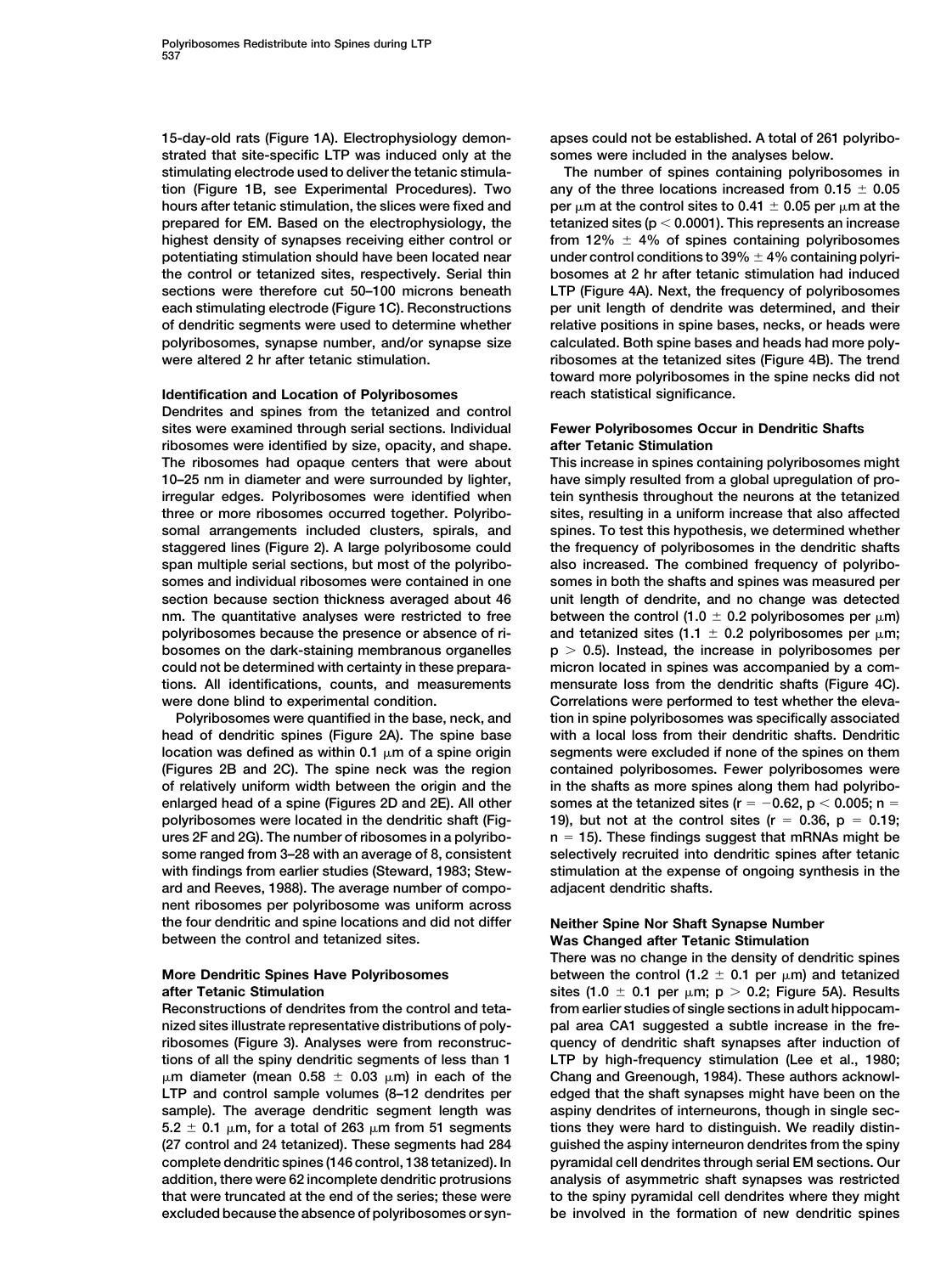

**Figure 2. Locations and Arrangements of Polyribosomes in Dendrites and Spines**

(A) Polyribosomes were located in the base (within 0.1  $\mu$ m of a spine origin), neck, and head of spines and in the dendritic shaft.

**(B and C) Polyribosomes at a spine base in a control sample (B) and at a spine base in an LTP sample (C).**

**(D) Staggered line arrangement of ribosomes in a spine neck (left arrow) and a spiral pattern of ribosomes in the head of a different spine (right arrow) from an LTP sample.**

**(E–G) In (E), three serial sections showing a spine head with a synapse and two polyribosomes in a LTP sample. Top, presynaptic vesicles and PSD (arrowhead) on one section; center, polyribosome in the spine head (arrow) in the next section; inset, PSD and another polyribosome (arrow) close to the synapse on the third section. Polyribosomes (arrows) in dendritic shafts (F) from an LTP sample and from a control sample (G).** Scale bar: 0.5  $\mu$ m in (B), (C), and (D)–(G).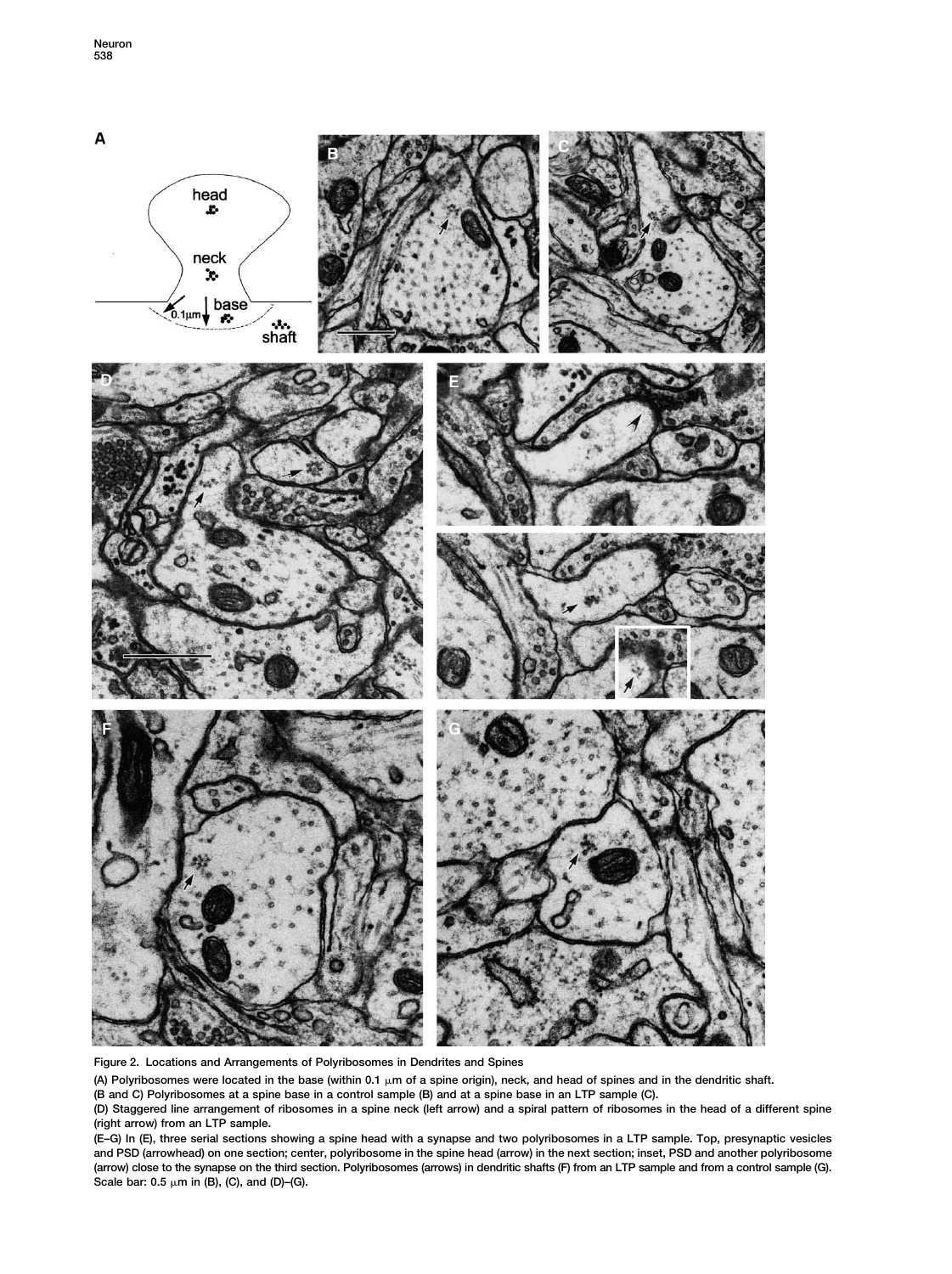

**Figure 3. Three-Dimensional Reconstructions of Dendrites with Polyribosomes**

**(A) Dendritic segment from a control sample with most of its polyribosomes in the shaft. Each ribosome is represented by a black sphere, and PSDs are shown in red.**

**(B) Dendritic segment from an LTP sample with most of its polyribosomes in spines.**

**(C and D) Polyribosomes in spines from LTP samples.**

Scale bar: 1  $\mu$ m in (A) and (B) and 0.5  $\mu$ m in (C).

**(Harris, 1999; Marrs et al., 2001). There were only 44 shaft Polyribosomes Were Not Enhanced synapses across all conditions, and their frequency in at Asymmetric Shaft Synapses the control (0.18 0.03) and tetanized (0.14 0.03) To determine whether the location of polyribosomes conditions did not differ significantly (p 0.3; Figure 5B). was shifted closer to synapses on the dendritic shaft,**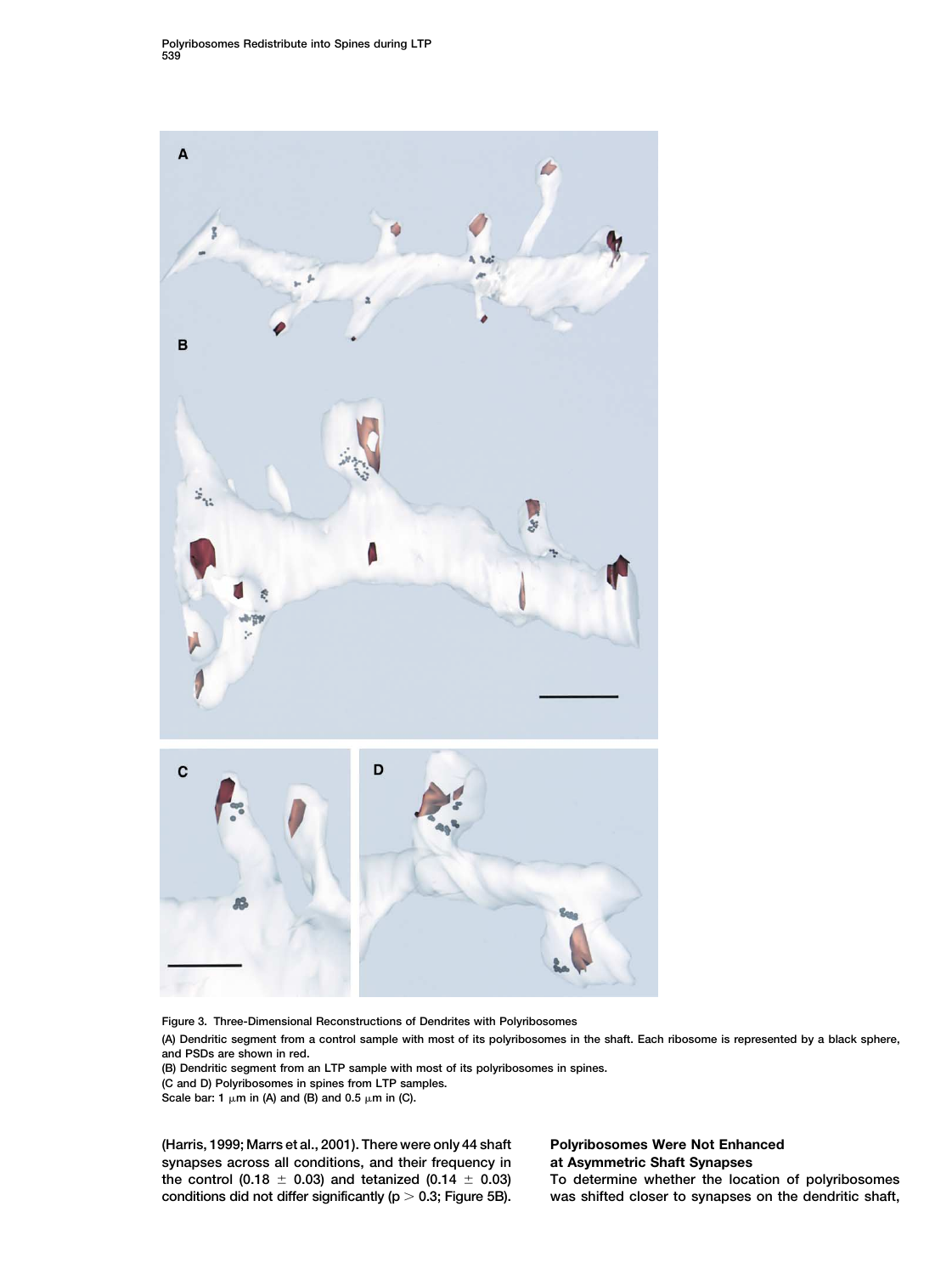

**Figure 4. Redistribution of Polyribosomes from Dendritic Shafts to 0.02). Spines after Tetanic Stimulation that Induced LTP**

(A) The percentage of spines containing polyribosomes was greater<br>
at tetanized sites.<br> **(B)** The frequency of polyribosomes increased significantly in spine<br> **in Nonsynaptic Dendritic Protrusions** 

**(B) The frequency of polyribosomes increased significantly in spine in Nonsynaptic Dendritic Protrusions**

**nied by a commensurate loss from dendritic shafts where polyribo-**<br>**30 min after induction of LTP (Engert and Bonhoeffer, somes decreased from the polyrism** and **community** and **property** 

we counted the polyribosomes located within 3  $\mu$ m of **a shaft synapse. This distance was chosen because taining polyribosomes did not differ between the control** none of the spines were longer than  $3 \mu m$ . Of the 44 shaft synapses, 28 had polyribosomes within 3  $\mu$ m, and **there was no difference in frequency between the condi- were present after tetanic stimulation in these slices, the tions (p 0.7). Thus, tetanic stimulation does not appear nonsynaptic protrusions did not preferentially acquire to cause a shift in the location of polyribosomes toward polyribosomes. It is unknown whether polyribosomes shaft synapses, but only toward synapses occurring on would appear in these protrusions later if synaptic condendritic spines. nections were to form on them.**



**Figure 5. No Change in Synapse Number at Tetanized Sites (A) Frequency of dendritic spines was the same at both sites. (B) Frequency of asymmetric shaft synapses was the same at both sites.**

**(C) Nonsynaptic protrusions at control and tetanized sites (\*\*p**

**bases and heads, but not necks (p 0.09). Previous studies using two-photon microscopy showed (C) The increase in polyribosomes located in spines was accompa- the emergence of new dendritic protrusions beginning m** in the controls to 0.31  $\pm$  1999). It was not known, however, whether the new 0.10 per  $\mu$ m at the tetanized sites. (p values are: \*p < 0.03, \*\*p < dendritic protrusions had synapses. Here, the frequency dendritic p **dendritic protrusions had synapses. Here, the frequency of dendritic protrusions without synapses was 0.12 0.04 after low-frequency stimulation and 0.28 0.04 per**  $\mu$ m after tetanic stimulation (p  $<$  0.01; Figure 5C). The **m of percentage of nonsynaptic dendritic protrusions con-** $(12\% \pm 9\%)$  and tetanized sites  $(13\% \pm 7\%)$ ; p > 0.9). **m, and Thus, although dendritic protrusions without synapses**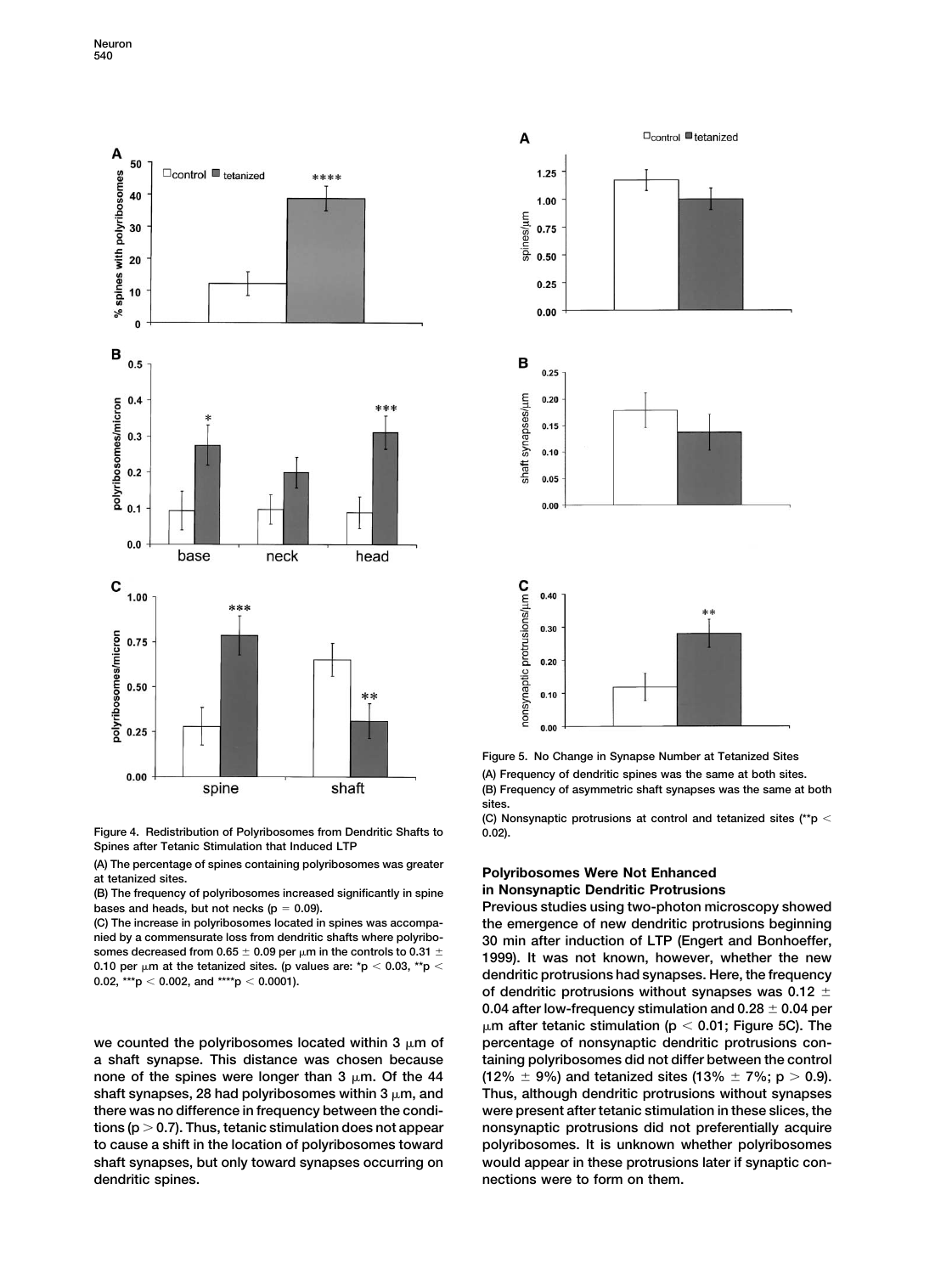

**on spines with polyribosomes. Synapses on spines with polyribo- analytical power needed to distinguish synaptic, densomes were significantly larger during LTP than any of the other dritic, and organelle relationships in the neuropil and three categories (\*\*p 0.02; the number of synapses measured is was required to map the elevation of polyribosomes and** listed for each condition, 19 control spines had multiple synapses:<br>11 with 2, 7 branched with 2, and 1 branched with 3 synpases; 21 of dendritic spines after tetanic stimulation that in-<br>LTP spines had multiple synapses:

## **Synapses on Spines with Polyribosomes after Tetanus-Induced LTP Are Larger after Tetanic Stimulation Protein synthesis may have distinct functions during the**

**during LTP is synapse enlargement (Bliss and Colling- potentiated response is likely carried by AMPA recepridge, 1993). To test this hypothesis, we measured the tors, which are phosphorylated and inserted into synsurface area occupied by the postsynaptic densities apses (reviewed in Luscher and Frerking, 2001). This (PSD) through serial EM. The mean PSD area at the process does not require protein synthesis. Neverthe**tetanized sites (0.056  $\pm$  0.004  $\mu$ m<sup>2</sup>) was not significantly greater than at the control sites (0.041  $\pm$  0.005  $\mu$ m²; **p 0.073). Perforated PSDs were infrequent in both the induction, LTP lasts only about an hour before the re**control condition (0.12  $\pm$  0.04 per  $\mu$ m) and tetanized sites (0.12  $\pm$  0.04 per  $\mu$ m, n = 15; p = 0.99), consistent **with results from studies using theta-burst stimulation stabilized by cytoplasmic scaffolding proteins in the** in organotypic slices (Toni et al., 1999). **process** postsynaptic density (Kennedy, 2000; Sheng, 2001). If

control (0.038  $\pm$  0.003  $\mu$ m<sup>2</sup>) and tetanized conditions  $(0.038 \pm 0.004 \mu m^2)$ . Similarly, in the control condition, cantly different in size (0.044  $\pm$  0.009  $\mu$ m<sup>2</sup>) from syn**tion. After tetanic stimulation, however, spines with in potentiated CA1 neurons (Mackler et al., 1992). Trans-**0.006  $\mu$ m²; p  $<$  0.02), supporting the hypothesis that new **synapses during LTP. duced LTP (e.g., Ouyang et al., 1999; Steward and Hal-**

**dendritic shafts to spines 2 hr after induction of LTP. early genes, which could initiate synthesis of new Furthermore, the spines that acquired these polyribo- mRNAs and proteins at the soma (Greenberg and Ziff, supporting the hypothesis that new polyribosomes are potentiated PSDs. in spines that are expressing LTP. Further study is Only 12% of control spines had polyribosomes, and needed to establish whether the shift in local protein these did not have statistically larger synapses than synthesis demonstrated by polyribosomes results from spines without polyribosomes. Polyribosomes have also**

**high-frequency stimulation per se and is age-dependent or if it always occurs during LTP.**

## **Importance of Three-Dimensional Reconstruction**

**The distribution and density of polyribosomes cannot be accurately mapped on single sections because spines occupy many sections, while polyribosomes typically occupy only one section. The profile of a spine or dendrite on a single section might not contain a polyribosome, while an adjacent section of the same structure does. Furthermore, if a spine enlarges and occupies more sections, the probability of detecting a polyribo-**Figure 6. Synapses with Polyribosomes Were Larger during LTP some in a particular profile on one section decreases,<br>Synapses on spines without polyribosomes were the same size in<br>both conditions and did not differ signific

## **Role of Polyribosomes in Synapse Enlargement**

**One possible mechanism for the enhanced response different phases of LTP. Immediately after induction, the** less, when either mRNA or protein synthesis are blocked **m during the minutes preceding or immediately following <sup>2</sup> m) and tetanized sponse decays back to baseline (Otani et al., 1989; Frey m, n 15; p 0.99), consistent et al., 1988; Nguyen et al., 1994). AMPA receptors are There was an important distinction between spines they are not anchored in place, they are subject to endowith and without polyribosomes (Figure 6). Synapses on cytosis or migration away from the synapse (Luscher spines without polyribosomes were the same size in the and Frerking, 2001), events that would explain the decay** of short-term LTP after an hour. Some of the mRNAs **m involved in synthesis of these scaffolding proteins, in- <sup>2</sup> ). Similarly, in the control condition, synapses on spines with polyribosomes were not signifi- cluding CAM Kinase II, PSD95, and MAPII, have already been found in dendrites (Wells et al., 2000). Furthermore, apses on spines without polyribosomes in either condi- there is a large increase in the level of CAMKII mRNA polyribosomes had significantly larger synapses (0.075 lation of these mRNAs near synapses would stabilize m the new receptors and account for the enlarged PSDs <sup>2</sup> protein synthesis in spines serves to enlarge specific visible in our material after tetanic stimulation that inpain, 1999). Frey and Morris (1997) have proposed that Discussion stimulated synapses produce local "tags" that recruit newly synthesized macromolecules into dendritic spines. The predominant location of polyribosomes shifted from Tetanic stimulation triggers expression of immediate somes had larger synapses. Earlier studies have estab- 2001; Casadio et al., 1999). These new mRNAs may lished that protein synthesis is needed to sustain LTP, then be captured by synapses and used to enlarge the**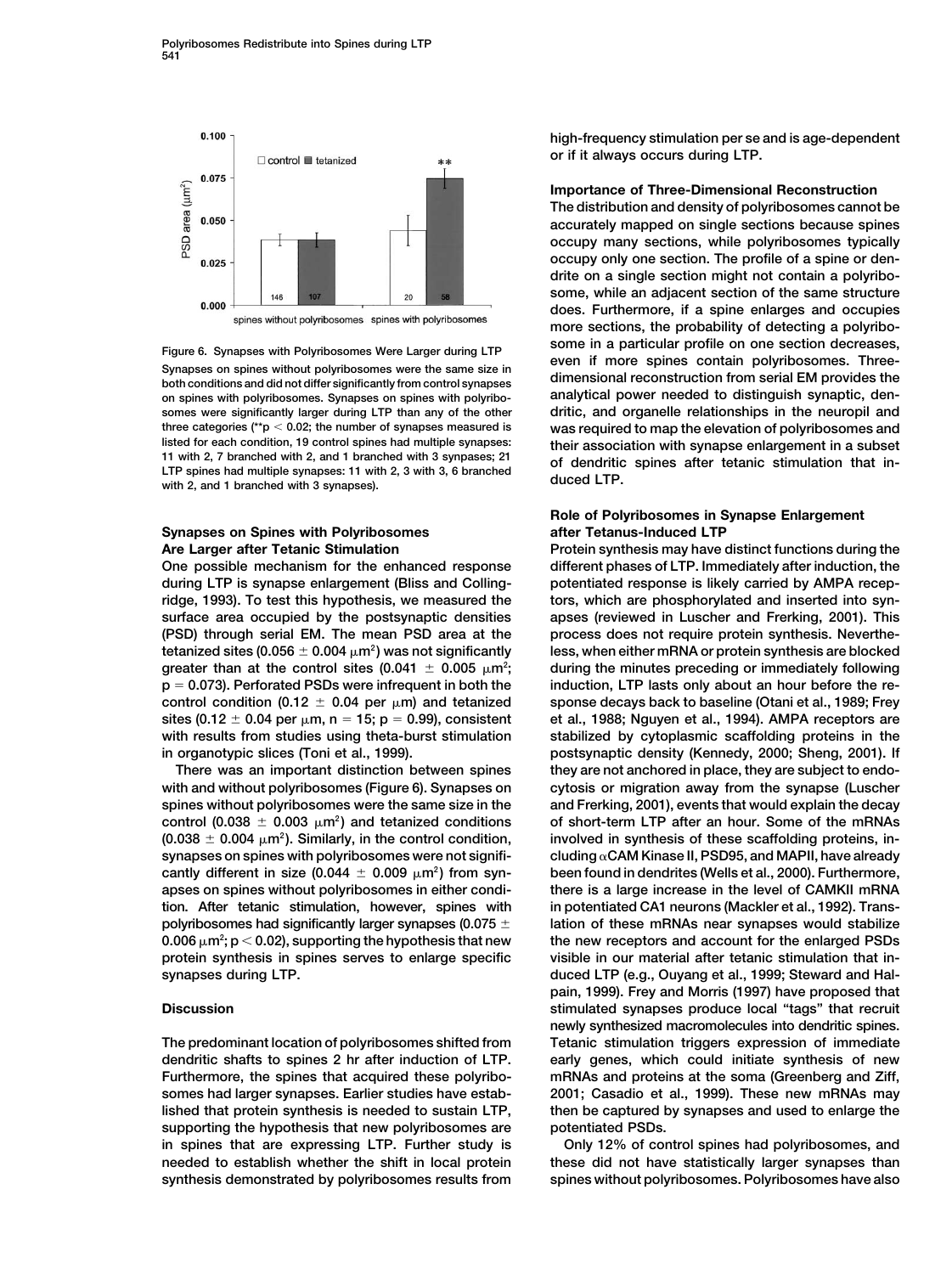been described in P15 hippocampal dendritic spines in containing spines continues to increase. Thus, the oc**perfusion-fixed brain, although no comparable mea- currence of polyribosomes in dendritic spines is not surements of synapse area were made (Steward and strictly developmental. Falk, 1991). Perhaps polyribosomes in the control spines Desmond and Levy (1990) gave repeated tetani to are synthesizing proteins not preferentially destined for the perforant path in adult rats in vivo, and subsequent the PSD, but some other part of the spine. single-section analysis in the stimulated region of den-**

**of dendritic spines containing polyribosomes after te- Levy, 1990) to determine whether polyribosomes were tanic stimulation. The increase was paralleled by a de- commensurately increased in dendritic spines because cline from the adjacent dendritic shafts, resulting in a serial sections are required. These observations sugconstant frequency of about one polyribosome per mi- gest, however, that a similar redistribution of polycron length of dendrite. This observation is consistent ribosomes might also occur in the adult hippocampus with other studies showing that some mRNAs are in- during LTP. creased during neuronal activation, while others are decreased (Mackler et al., 1992; Roberts et al., 1998; Synapses and Protrusions Are Required Scheetz et al., 2000; Krichevsky and Kosik, 2001), possi- for Redistribution of Polyribosomes bly maintaining a constant number involved in transla- An analysis of nonsynaptic protrusions and dendritic tion at any one time. shaft synapses made clear that the redistribution of**

**could reflect a change in the dynamics of assembly and synapses (i.e., dendritic spines). Others have shown with disassembly of polyribosomes in dendrites and spines live imaging that new dendritic protrusions emerge in response to synaptic activation. The increase in polyri- about 30 min after activation of synapses in organotypic bosomes in spines could also result from dormant slices (Engert and Bonhoeffer, 1999; Maletic-Savatic et mRNAs becoming activated (Wells et al., 2001) or from al., 1999). There was not, however, sufficient resolution mRNA being captured from the dendrites. The dendritic to determine whether the protrusions had synapses and source could be local mRNAs or mRNA newly trans- what subcellular organelles were involved. Our observaported from the soma (Job and Eberwine, 2001b). As tions suggest that dendritic protrusions resulting from unmasked or newly delivered mRNA accumulates in the tetanic stimulation might not have synapses. Unlike denspines, a parallel degradation of mRNA could occur in dritic spines, these nonsynaptic dendritic protrusions the dendritic shafts as has been suggested for Arc did not collect proportionately more polyribosomes after mRNA, which becomes elevated in stimulated dendritic tetanic stimulation. Nor were polyribosomes preferenregions while decreasing in neighboring regions (Stew- tially located near asymmetric shaft synapses. Dendritic ard and Worley, 2001). spines, therefore, appear to be the preferred site of**

**contain an abundance of actin (Chicurel and Harris, 1992; Harris, 1999; Kaech et al., 2001). The known mRNA Conclusions and Future Directions transport proteins (e.g., Staufen) bind and transport One possibility that emerges from the accumulated data along microtubules (e.g., Kohrmann et al., 1999; Tang is that dendritic protein synthesis serves to stabilize et al., 2001) and are thus unlikely to be responsible for newly inserted glutamate receptors in the PSD during transport of mRNA from dendritic shafts into dendritic LTP. This explanation accounts for the decay of LTP if spines. Instead, transport and anchoring of mRNA in translation is inhibited, as well as our observation of spines might be actin-dependent, as has been shown enlarged PSDs and more polyribosomes in spines 2 hr for other cell types (Takizawa et al., 1997; Long et al., after tetanization. Several questions remain. How soon 1997; Sundell and Singer, 1991; Yisraeli et al., 1990). after induction of LTP do polyribosomes appear in Whatever the mechanism, the results suggest strict local spines? Which mRNAs are enriched in dendritic spines? control over the distribution and amount of protein trans- What localization signals are involved in transporting**

## **Are the Effects Age Dependent? change during synaptic plasticity.**

**An open question is whether the redistribution of polyri- Experimental Procedures bosomes might represent an effect of high-frequency activation on developing neurons, rather than an effect Preparation and Recording from Acute Hippocampal Slices of LTP. Steward and Falk (1991) report from single-sec- Hippocampal slices were prepared from 15-day-old male Longtion analyses on perfusion-fixed brain that a greater Evans rats according to standard procedures (Harris and Teyler, percentage of hippocampal dendritic spines have polyri- 1984; Sorra and Harris, 1998). All of the procedures followed the** bosomes at P1–P10 than in adults. The percentage of<br>polyribosome-containing spines reaches adult levels by<br>P15, an age when LTP becomes enduring (Harris and<br>P15, an age when LTP becomes enduring (Harris and<br>Teyler, 1984; J **spines in adults, the absolute number of polyribosome- mM glucose (pH 7.4). Slices were allowed to recover for about an**

**tate granule cells revealed a decrease in the number of Commensurate Loss and Gain of Polyribosomes polyribosomes in dendritic shafts, consistent with the in Dendritic Shafts and Spines observations we report here for immature area CA1. It There was more than a 3-fold increase in the frequency was not possible in the previous study (Desmond and**

**This shift in the local distribution of polyribosomes polyribosomes required both dendritic protrusions and Dendritic spines rarely contain microtubules but do polyribosome aggregation after tetanic stimulation.**

**lation in dendritic spines and shafts. them there? Answers to these and related questions are crucial to understanding mechanisms of structural**

 $\text{NaHCO}_3$ , 1 mM  $\text{NaH}_2$  PO<sub>4</sub>, 2.5 mM CaCl<sub>2</sub>, 1.3 mM MgSO<sub>4</sub>, and 10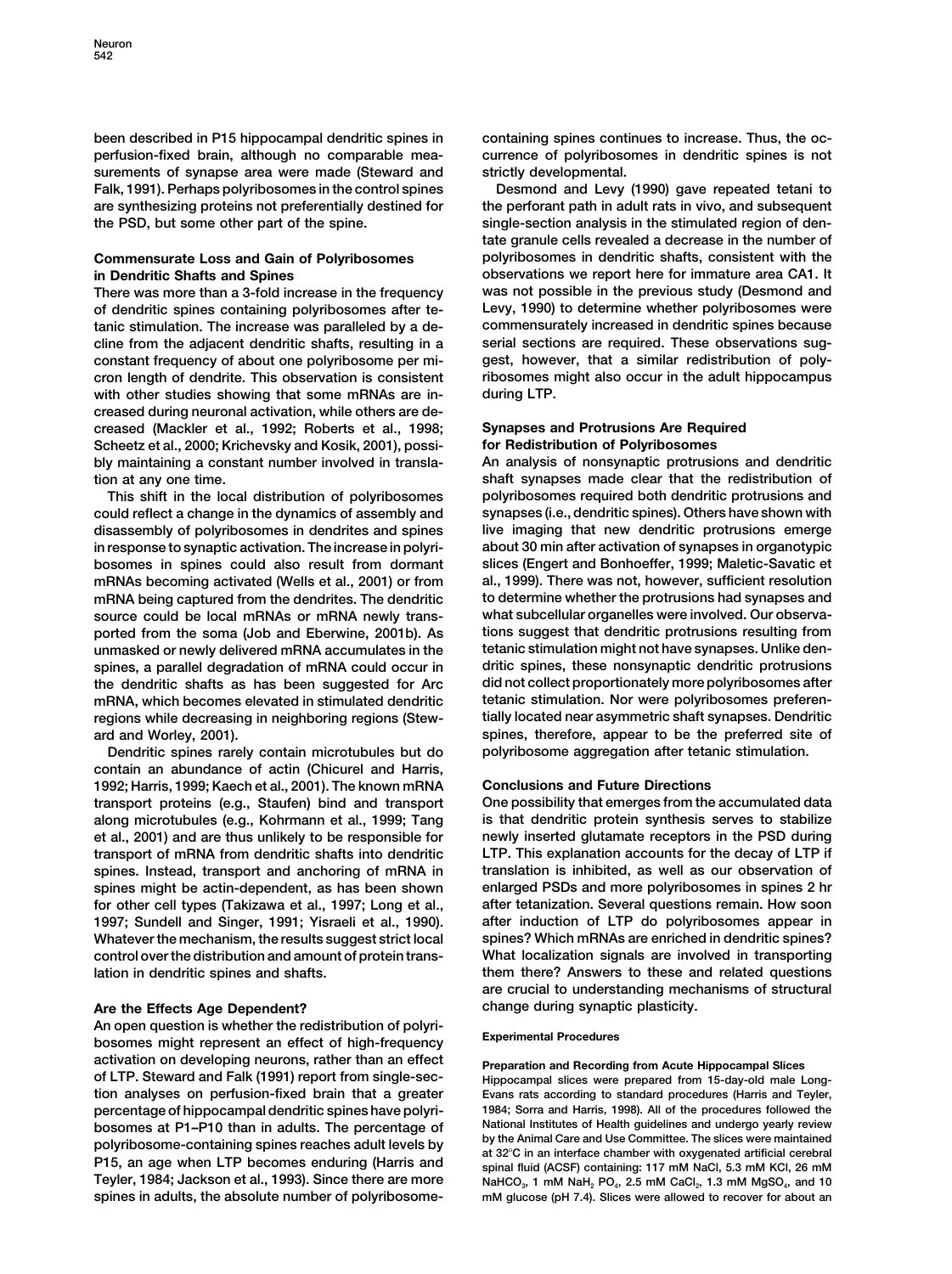centric bipolar stimulating electrodes ( $25 \mu m$  pole separation; Fred **Haer, Brunswick, ME) were placed in the middle of stratum radiatum treal, Canada).** and located 300–400  $\mu$ m on either side of a single extracellular **recording electrode (glass micropipette filled with 120 mM NaCl, Statistical Analyses specific as long as the two stimulating electrodes were separated (StatSoft, Tulsa, OK). All data are expressed as mean standard** by more than  $400 \mu m$ , so we doubled this distance. Signals were by more than 400 μm, so we doubled this distance. Signals were error of the mean. Synapse areas have a skewed distribution and,<br>filtered at 5 kHz, digitized at 29 kHz, and analyzed with the Scope therefore, were normalize **filtered at 5 kHz, digitized at 29 kHz, and analyzed with the Scope therefore, were normalized by the logarithm for statistical analysis, software (RC Electronics, Santa Barbara, California). The slope (mV but the actual measurements are plotted and described. Previous** the negative field potential  $400-600 \mu s$  after the stimulus artifact for **the duration of the experiment. Test stimuli (0.1 ms) were given at et al., 1999). The density of synapses from these P15 rat slices was 1 per 30 s, and all stimuli were at a constant intensity that produced somewhat higher than previously reported in perfusion-fixed brain a response with a slope in the range of 1–1.3 mV per ms during the from the same age (Harris et al., 1992). We controlled for potential**

**electrode received a pair of low-frequency stimuli (LFS), delivered or synapse areas with slice number as the second variable. A threeat 5 Hz for 20 s with a 20 s interval between them for a total of way ANOVA was used to analyze the combined effects of tetanic** 200 pulses. This control LFS produced no enduring increase in the **magnitude of the response (Figure 1B). At 5 min after the control slice as the third variable. Chi-square analysis was used for propor-LFS, the other electrode received a pair of tetanic stimuli (two trains tions, and correlations were used where indicated. at 100 Hz for 1 s with a 20 s interval). In other experiments, two additional pairs of control and tetanic stimuli were given at 10 and Acknowledgments 20 min intervals to demonstrate that one pair was sufficient to saturate the LTP. The positions of the control and LTP electrodes were We thank Marcia Feinberg for expert assistance with the serial EM alternated between the CA3 and subicular side of the recording photography and James Cooney for some of the reconstructions. Dr. electrode in different experiments. Responses were monitored for Eric Kolaczyk is gratefully acknowledged for help on the statistical 2 hr after the first tetanic stimulation. The slices were then fixed by design. Drs. Jim Deshler and Justin Fallon are appreciated for helpful immersion in mixed aldehydes (6% glutaraldehyde, 2% paraformal- discussions and comments on the manuscript. This work was sup**dehyde in 100 mM cacodylate buffer with 2 mM CaCl<sub>2</sub> and 4 mM ported by NIH grants NS33574 and Human Brain Project grant MH/<br>MgSO<sub>4</sub>) during 10 s of microwave irradiation to enhance diffusion DA57351 funded jointly by NIMH **MgSO<sub>4</sub>**) during 10 s of microwave irradiation to enhance diffusion **of the fixative to the middle of the slice (final temperature less than 45C) and then they were postfixed in the same fixative overnight Received: January 28, 2002 (Jensen and Harris, 1989). Revised: June 12, 2002**

## **Processing for Serial EM References**

**Slices were rinsed five times in buffer with repeated agitation during 1 hr. Each slice was manually trimmed under a dissecting micro- Aakalu, G., Smith, W.B., Nguyen, N., Jiang, C., and Schuman, E.M. scope to the two regions containing each of the stimulating elec- (2001). Dynamic visualization of local protein synthesis in hippocamtrodes (see Figure 1). Slices were soaked in 1% osmium and 1.5% pal neurons. Neuron** *30***, 489–502. potassium ferrocyanide in 100 mM cacodylate buffer for 1 hr, rinsed Bliss, T.V., and Collingridge, G.L. (1993). A synaptic model of memfive times in buffer during 1 hr, soaked 1 hr in 1% osmium, rinsed ory: long-term potentiation in the hippocampus. Nature** *361***, 31–39.** The times in burier and two times briently in water and graded etna-<br>
nols through to propylene oxide, and then embedded in LX112 and<br>
cured for 48 hr (current methods using microwave-enhanced pro-<br>
cessing are also availa the LTP or control sites of stimulation by positioning a trapezoid Chang, F.L., and Greenough, W.T. (1984). Transient and enduring<br>120–150 um below the air surface of the slice 50–100 um beneath morphological correlates of 120–150 μm below the air surface of the slice 50–100 μm beneath **morphological correlates of synaptic activity and efficacy change in the rat hippocampal slice. Brain Res.** *309***, 35–46. and to one side of the center of the indentation left by the stimulating electrode (Figure 1C). Series were photographed on a JEOL 1200EX Chicurel, M.E., and Harris, K.M. (1992). Three-dimensional analysis electron microscope at 10,000 magnification using a rotating of the structure and composition of CA3 branched dendritic spines**

**Series of 80–110 serial sections were digitized and aligned using a review. Psychol. Bull.** *96***, 518–559. SEM Align, and dendrites were traced using IGL Trace (Fiala and Desmond, N.L., and Levy, W.B. (1990). Morphological correlates of Harris, 2001a; http://synapses.bu.edu/tools/). Section dimensions long-term potentiation imply the modification of existing synapses,** were calibrated using a diffraction grating replica (Ernest Fullam,<br>Inc., Latham, NY) imaged and scanned with the series. Section 139–143.<br>thickness was calibrated using the cylindrical diameters method, trickness was calibrated using the cylindrical diameters filehold,<br>by dividing the diameters of longitudinally sectioned mitochondria<br>Spection thickness ranged from 43-49 nm. Each experiment had a<br>Section thickness ranged calibrated volume of approximately 250 μm<sup>3</sup> for each of the LTP Fiala, J.C., and Harris, K.M. (2001a). Extending unbiased stereology **of brain interactive conditions.** Lateral dendritic segments (diameters  $\langle 1 \rangle$  of brain ultrastructure to three-dimensional volumes. J. Am. Med.<br>
um) traversing the middle of this volume were traced and measured lnform. -**m) traversing the middle of this volume were traced and measured Inform. Assoc.** *8***, 1–16. using IGL Trace. Synapse area was computed by summing the Fiala, J.C., and Harris, K.M. (2001b). Cylindrical diameters method** length of the PSD  $\times$  section thickness over all sections on which it for calibrating section thickness in serial electron microscopy. J. **appeared or by measuring the enclosed area of an en face PSD. Microsc.** *202***, 468–472.**

**hour before electrophysiological recordings were begun. Two con- Reconstructions of object surfaces were also produced by IGL Trace** with subsequent rendering in 3D Studio MAX (Discreet Logic, Mon-

**Figure 1A). Preliminary experiments demonstrated that LTP was site Statistical analyses were done in the STATISTICA software package** studies from the hippocampus of 21-day-old and adult rats suggest that more spines and synapses occur in slices than in vivo (Kirov **pretetanus baseline. slicing effects on polyribosome distribution or PSD area by reconstructing and comparing dendrites at control and tetanized sites Control and LTP Paradigms within a slice. Then a two-way ANOVA was used to analyze for During the establishment of a stable pretetanus baseline, the control differences between the tetanized and control sites of frequencies**

**holder. and their synaptic relationships with mossy fiber boutons in the rat hippocampus. J. Comp. Neurol.** *325***, 169–182.**

**Three-Dimensional Reconstructions Davis, H.P., and Squire, L.R. (1984). Protein synthesis and memory:**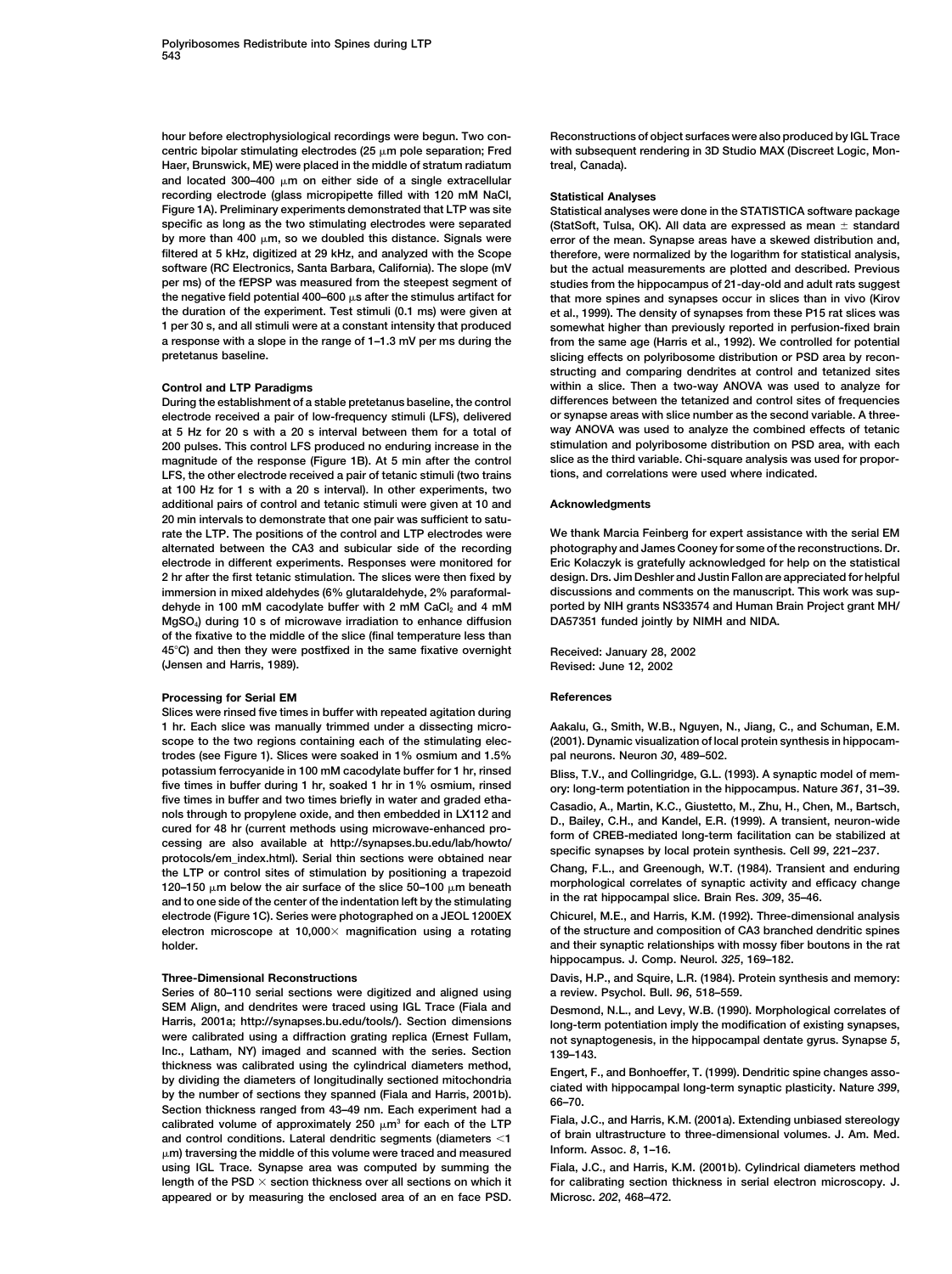**Fiala, J.C., Feinberg, M., Popov, V., and Harris, K.M. (1998). Synapto- and Kiebler, M.A. (1999). Microtubule-dependent recruitment of genesis via dendritic filopodia in developing hippocampal area CA1. Staufen-green fluorescent protein into large RNA-containing gran-J. Neurosci.** *18***, 8900–8911. ules and subsequent dendritic transport in living hippocampal neu-**

**Fiala, J.C., Allwardt, B., and Harris, K.M. (2002). Dendritic spines do rons. Mol. Biol. Cell** *10***, 2945–2953. not split during hippocampal LTP or maturation. Nat. Neurosci.** *5***, Krichevsky, A.M., and Kosik, K.S. (2001). Neuronal RNA granules: a 297–298. link between RNA localization and stimulation-dependent transla-**

**Fifkova, E., Anderson, C.L., Young, S.J., and Van Harreveld, A. tion. Neuron** *32***, 683–696. (1982). Effect of anisomycin on stimulation-induced changes in den- Lee, K.S., Schottler, F., Oliver, M., and Lynch, G. (1980). Brief bursts**

**Frey, U., and Morris, R.G.M. (1997). Synaptic tagging and long-term change in rat hippocampus. J. Neurophysiol.** *44***, 247–258. potentiation. Nature** *385***, 533–536. Long, R.M., Singer, R.H., Meng, X., Gonzalez, I., Nasmyth, K., and**

**mycin, an inhibitor of protein synthesis, blocks late phases of LTP asymmetric localization of ASH1 mRNA. Science** *277***, 383–387. phenomena in the hippocampal CA1 region in vitro. Brain Res.** *452***, Luscher, C., and Frerking, M. (2001). Restless AMPA receptors: im-**

**Frey, U., Krug, M., Brodemann, R., Reymann, K., and Matthies, H.** *24***, 665–670. (1989). Long-term potentiation induced in dendrites separated from Mackler, S.A., Brooks, B.P., and Eberwine, J.H. (1992). Stimulusrosci. Lett.** *97***, 135–139. aptic hippocampal CA1 neurons. Neuron** *9***, 539–548.**

**Greenberg, M.E., and Ziff, E.B. (2001). Signal transduction in the Maletic-Savatic, M., Malinow, R., and Svoboda, K. (1999). Rapid C.F. Stevens, eds. (Baltimore: Johns Hopkins University Press), pp.** 

**McGaugh, J.L., Worley, P.F., and Barnes, C.A. (2000). Inhibition of Nat. Neurosci.** *4***, 1006–1013.** activity-dependent arc protein expression in the rat hippocampus<br>impairs the maintenance of long-term potentiation and the consoli-<br>dation of long-term memory. J. Neurosci. 20, 3993–4001.<br>facilitation of Aplysia sensory to

**Harris, K.M. (1999). Structure, development, and plasticity of den- protein synthesis in memory storage. Cell** *91***, 927–938.**

**term potentiation in area CA1 of the rat hippocampus. J. Physiol. Science** *265***, 1104–1107.**

**structure of dendritic spines and synapses in rat hippocampus (CA1) gyrus requires protein synthesis but not messenger RNA synthesis at postnatal day 15 and adult ages: implications for the maturation immediately post-tetanization. Neuroscience** *28***, 519–526.** of synaptic physiology and long-term potentiation. J. Neurosci. 12,<br>2685–2705. nedy, M.B. (1999). Tetanic stimulation leads to increased accumula-

Huber, K.M., Kayser, M.S., and Bear, M.F. (2001). Role for rapid dendritic protein synthesis in hippocampal mGluR-dependent long**term depression. Science** *288***, 1254–1256. 7833.**

**Jackson, P.S., Suppes, T., and Harris, K.M. (1993). Stereotypical Rao, A., and Steward, O. (1991). Evidence that protein constituents changes in the pattern and duration of long-term potentiation at of postsynaptic membrane specializations are locally synthesized:** *70***, 1412–1419.** *11***, 2881–2895.**

**Jensen, F.E., and Harris, K.M. (1989). Preservation of neuronal ultra- Roberts, L.A., Large, C.H., Higgins, M.J., Stone, T.W., O'Shaughstructure in hippocampal slices using rapid microwave-enhanced nessy, C.T., and Morris, B.J. (1998). Increased expression of den-**

**Job, C., and Eberwine, J. (2001a). Identification of sites for exponen- Res. Mol. Brain Res.** *56***, 38–44. tial translation in living dendrites. Proc. Natl. Acad. Sci. USA** *98***, Scheetz, A.J., Nairn, A.C., and Constantine-Paton, M. (2000). NMDA**

**Job, C., and Eberwine, J. (2001b). Localization and translation of apses Nat. Neurosci.** *3***, 211–216. mRNA in dendrites and axons. Nat. Rev. Neurosci.** *2***, 889–898. Sheng, M. (2001). Molecular organization of the postsynaptic spe-**

**(2001). Cytoskeletal microdifferentiation: a mechanism for organiz- Sorra, K.E., and Harris, K.M. (1998). Stability in synapse number and ing morphological plasticity in dendrites. Proc. Natl. Acad. Sci. USA size at 2 hr after long-term potentiation in hippocampal area CA1.**

**Kang, H., and Schuman, E.M. (1996). A requirement for local protein Steward, O. (1983). Polyribosomes at the base of dendritic spines**

**Kennedy, M.B. (2000). Signal processing machines at the postsyn-** *48***, 745–759. aptic density. Science** *290***, 750–754. Steward, O., and Falk, P.M. (1991). Selective localization of polyribo-**

**synapses than perfusion-fixed hippocampus from both young and relationships between polyribosomes and developing synapses in mature rats. J. Neurosci.** *19***, 2876–2886. the hippocampus and dentate gyrus. J. Comp. Neurol.** *314***, 545–557.**

**Knowles, R.B., Sabry, J.H., Martone, M.E., Deerinck, T.J., Ellisman, Steward, O., and Halpain, S. (1999). Lamina-specific synaptic activa-M.H., Bassell, G.J., and Kosik, K.S. (1996). Translocation of RNA tion causes domain-specific alterations in dendritic immunostaining granules in living neurons. J. Neurosci.** *16***, 7812–7820. for MAP2 and CAM kinase II. J. Neurosci.** *19***, 7834–7845.**

Kohrmann, M., Luo, M., Kaether, C., DesGroseillers, L., Dotti, C.G., Steward, O., and Levy, W.B. (1982). Preferential localization of polyri-

**dritic spines of the dentate granule cells. J. Neurocytol.** *11***, 183–210. of high-frequency stimulation produce two types of structural**

**Frey, U., Krug, M., Reymann, K.G., and Matthies, H. (1988). Aniso- Jansen, R. (1997). Mating type switching in yeast controlled by**

**57–65. plications for synaptic transmission and plasticity. Trends Neurosci.**

**rat's CA1 pyramidal somata does not establish a late phase. Neu- induced coordinate changes in mRNA abundance in single postsyn-**

dendritic morphogenesis in CA1 hippocampal dendrites induced by<br>synaptic activity. Science 283, 1923-1927.

**357–392. Marrs, G.S., Green, S.H., and Dailey, M.E. (2001). Rapid formation Guzowski, J.F., Lyford, G.L., Stevenson, G.D., Houston, F.P., and remodeling of postsynaptic densities in developing dendrites.**

**dritic spines. Curr. Opin. Neurobiol.** *9***, 343–348. Nguyen, P.V., Abel, T., and Kandel, E.R. (1994). Requirement of a** critical period of transcription for induction of a late phase of LTP.

**(Lond.)** *<sup>346</sup>***, 27–48. Otani, S., Marshall, C.J., Tate, W.P., Goddard, G.V., and Abraham,** W.C. (1989). Maintainance of long-term potentiation in rat dentate

> **)/calmodulin-dependent protein kinase II via dendritic** protein synthesis in hippocampal neurons. J. Neurosci. 19, 7823-

> **postnatal days 11 and 15 in the rat hippocampus. J. Neurophysiol. analysis of proteins synthesized within synaptosomes. J. Neurosci.**

**fixation. J. Neurosci. Methods** *29***, 217–230. dritic mRNA following the induction of long-term potentiation. Brain**

**13037–13042. receptor-mediated control of protein synthesis at developing syn-**

**Kaech, S., Parmar, H., Roelandse, M., Bornmann, C., and Matus, A. cialization. Proc. Natl. Acad. Sci. USA** *98***, 7058–7061.**

*98***, 7086–7092. J. Neurosci.** *18***, 658–671.**

**synthesis in neurotrophin-induced hippocampal synaptic plasticity. of central nervous system neurons–their possible role in synapse Science** *273***, 1402–1406. construction and modification. Cold Spring Harb. Symp. Quant. Biol.**

**Kirov, S.A., Sorra, K.E., and Harris, K.M. (1999). Slices have more somes beneath developing synapses: a quantitative analysis of the**